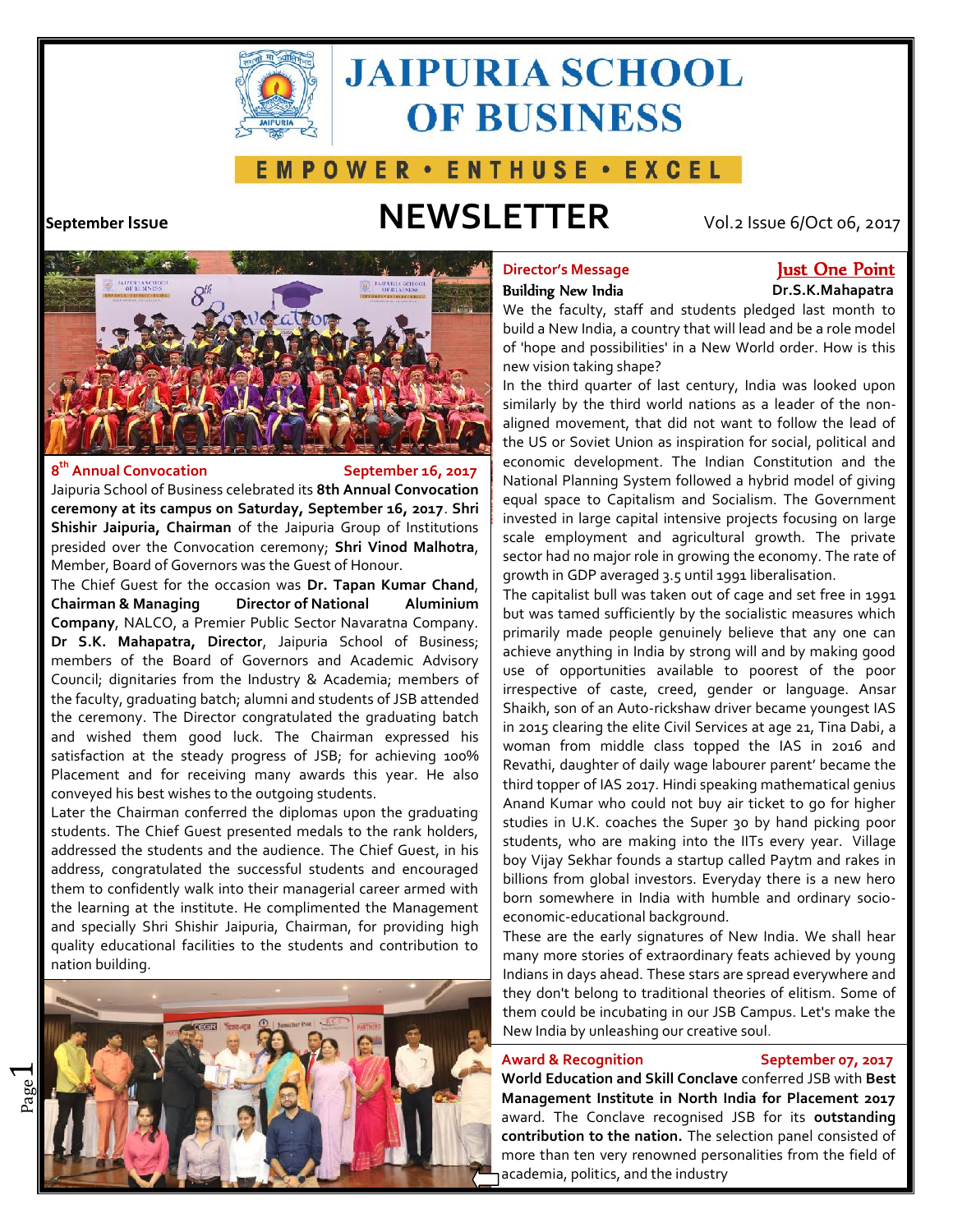### **Annual Alumni Meet September 09, 2017**

### **Fresher's Party September 3, 2017**

The second year students of the institute organized a magnificent fresher's welcome party, "**Aagomani - 2017**" for the batch of 2017-19 in the campus. The event is held every year with the purpose that every "fresher" of JSB feels like an integral part of the Institute and readies to take on

students. **Mr Rishabh Sharma and Ms Oshin Dhiman from**

The party witnessed a slew of programmes designed by  $\|$ 

**PGDM First Year** were declared **Mr Fresher and Miss Fresher** 2017. **Mr Aditya Rai and Ms Sudha** were selected as **Mr Popular and Miss Popular** 2017. Title for the B**est Smile**

**Mr Popular and Miss Popular** 2017. Title for the B**est Smile**<br>was bagged by **Ms Aanchal Walyan** whereas **Mr Anupam** 

**Rishabh Sharma and Ms Oshin Dhiman from**<br>**Year** were declared Mr Fresher and Miss<br>Mr Aditya Rai and Ms Sudha were selected as

**Kumar** and Ms Pragati won in the Best Dressed Male and<br>**Female** categories respectively.

challenges of the year ahead. challenges

**Female** categories respectively.



The Annual Alumni Meet organized by Jaipuria Group of Ginnie Channel Channel Channel Channel Channel Channel Ch Educational Institutions was held at **Hyatt Regency Hotel, New** Delhi. The Chairman of the Group Shri Shishir Jaipuria **Property for the Shishir Jaipuria**  $\mathbb{R}$   $\mathbb{R}$   $\mathbb{R}$  set  $\mathbb{R}$  senior executives and  $\mathbb{R}$ inaugurated the event.

Alumni of JSB, Mr. Amil Hussain, Director, DIS, Junior High **Alexander (1998)** respectively participated in the programme. School and **Mr. Sourabh Singh Raghuvanshi, Senior Analyst**,  $T_{\rm eff}$  required single conductions in the conductions in the conductions in the conductions of  $\sim$ R.P. Singh, Former HR Head, J K Cements Ltd and Dr S. K. Appster, shared their valuable experience of learning and opportunities at the institute. The alumni of JSB also shared their  $\frac{1}{2}$ feeling of gratitude towards the Director, Dean, and Faculty  $\frac{1}{2}$ members for having mentored them and steered them in the right  $\left\| \cdot \right\|$  as  $\left\| \cdot \right\|$  ,  $\left\| \cdot \right\|$ direction. The Annual Alumni Meet organized by Jaipuria Group of<br>Educational Institutions was held at Hyatt Regency Hotel, New<br>Delhi. The Chairman of the Group Shri Shishir Jaipuria<br>inaugurated the event.<br>Alumni of JSB, Mr. Amil Huss



From left to right: Dr.Someshwar Kesh, Shri Shishir Jaipuria, Dr.Ginger Killian, Dr.SK Mahapatra and Mr.Partho P Kar

Exchange Program wherein interested students from the institute would spend 8-10 weeks at their campus at Warrensburg for the period commencing March-April 2018.

### **Nukkad Natak Competition September 07, 2017**

 $\boldsymbol{\sim}$ 

The students of Jaipuria School of Business participated in an **Inter-college Street Play (NUKKAD NATAK) competition** under the aegis of **Centre for Change & Inter-college NATAK) Development** organized by Jaipuria Institute of Management, Noida which witnessed participation of 10 institutes from Delhi/NCR. Delhi/NCR.

awareness of this malaise prevailing in the society and to sensitize the youth and<br>develop future managers with ethos, pathos and values. The change makers The theme of the contest was CHILD ABUSE which tried to address and create develop future managers with ethos, pathos and values. The change makers included the students from first year - Sakshi, Monalisa, Pragati, Sadia, Oshin Dhiman, Sheetal, Varnita, Akriti Gupta, Shubhi and Aanchal ably guided by Prof Surabhi Singh, the Centre Chair.



**International Partnership- September 13, 2017 InternationalUCMO UCMO Visit** Distinguished Academicians from **University of Central Missouri** Distinguished**Dr Someshwar Kesh**, **Professor and Chair**, **Department of** Dr Someshwar Kesh, Professor and Chair, Department of **Computer Information Systems and Analytics** and Dr Ginger **Killian, Associate Dean, MBA Director**, **Computer Information Systems and Analytics**, **Harmon College of Business and Professional Studies** visited JSB on the above date. This visit is

their second one after the signing of MoU between the two institutes earlier this year. The visiting professors discussed the agenda to facilitate Student **Killian, Associate Dean, MBA Director, Computer Information**<br>**Systems and Analytics, Harmon College of Business and**<br>**Professional Studies** visited JSB on the above date. This visit is<br>their second one after the signing o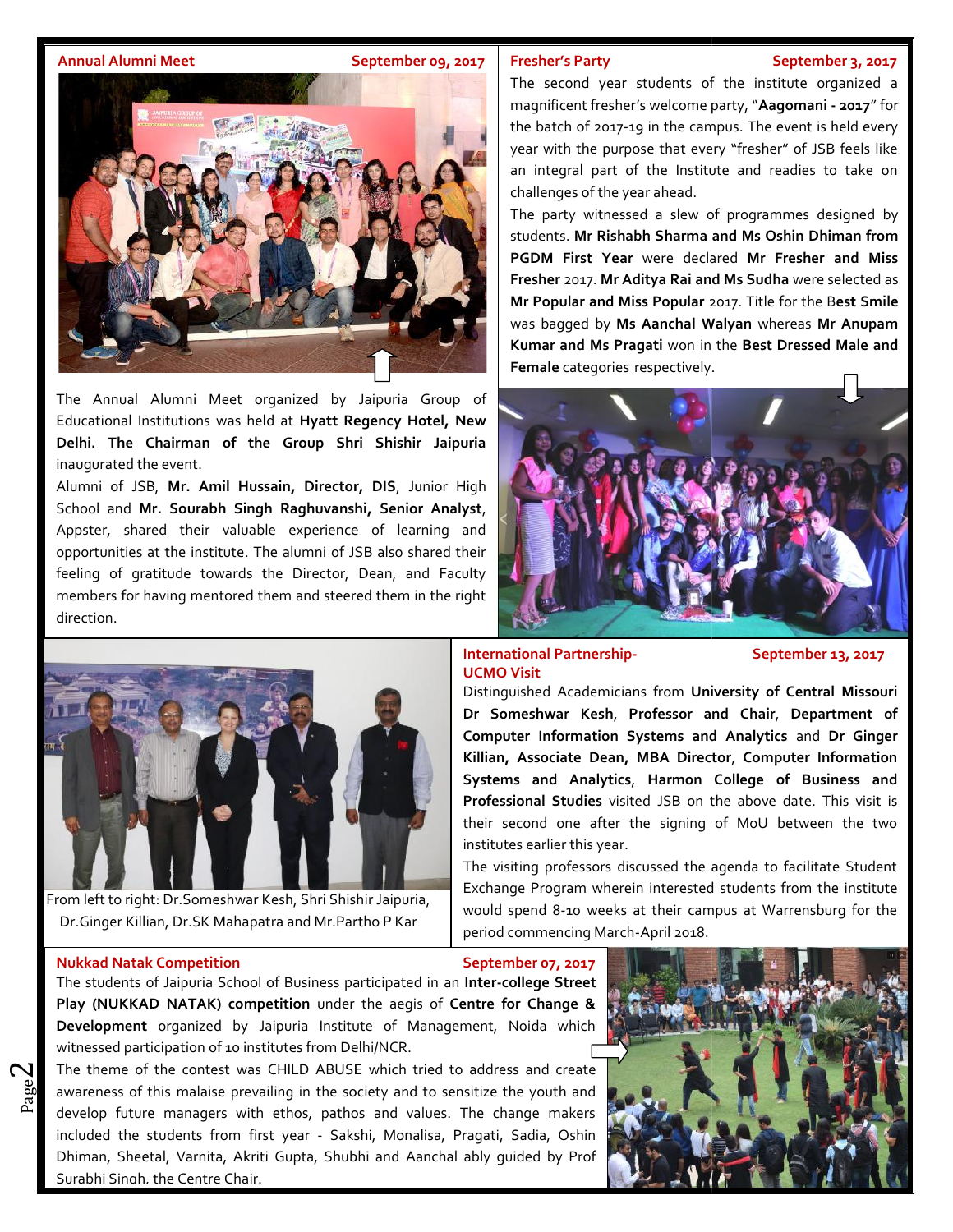### **Leadership Talk September 08, 2017**

Mr. M Bhutani, COO, American Cyber Systems shared an interesting insight into the subject of "Career Planning in VUCA World" with the first year students. The speaker very effectively delineated the need to be digitally literate and to be able to change according to changing times.  $\begin{bmatrix} 1 \\ 2 \end{bmatrix}$ Innovation is the only way to survive in the  $\begin{vmatrix} a & H \end{vmatrix}$  a Hindi globalised and volatile world of today. The speaker cited various examples from the real world where many organisations had killed their own products to pave way for the newer ones and to keep pace with the latest technology. **Example 19**<br> **Example 19**<br> **Example 19**<br> **Example 19**<br> **Example 19**<br> **Example 19**<br> **Example 19**<br> **Example 19**<br> **Example 19**<br> **Example 19**<br> **Example 19**<br> **Example 19**<br> **Example 19**<br> **Example 19**<br> **Example 19**<br> **Example 19** 



**Faculty News Faculty News** Dean-Academics. JSB, Dr. Timira Shukla

Page

ო





## **Mr Nitish Mandhar, Head-Institutional Pan India& Retail Sales West India, Catch Spices at DS Group (Dharampal Satyapal Limited**) delivered a talk on 'Marketing practices in the FMCG sector'. The session was organized under the aegis of Centre for **Pan India& Retail Sales<br>
<b>Pan India, Catch Spices at DS**<br> **Group (Dharampal Satyapal<br>
Limited**) delivered a talk on<br>
"Marketing practices in the FMCG<br>
sector". The session was organized<br>
under the aegis of Centre for<br>
Lea

Leadership & Excellence

### **Celebrating Hindi Divas September 14, 2017 Celebrating**

September 14 is celebrated as Hindi day. Hindi, which is the official language September 14 is celebrated as Hindi day. Hindi, which is the official language  $\parallel$ same was adopted under the Constitution of India in 1950. The first Hindi **Diwas was celebrated in 1953**. **Diwas celebrated in** 

To commemorate this landmark event, JSB celebrated the day by organising<br>a Hindi Essay writing competition for its students on Essay writing competition for its students on "ज्ञान का सबसे बड़ा शत्रू अज्ञानता नहीं बल्कि ज्ञान का भ्रम है ।" The students participated very enthusiastically and expressed themselves on the theme  $\blacksquare$ with versatility. **Ria Gangwar**, of Batch 2017-19 walked away with the prize for the best essay followed by **Apoorva Sharma** of Batch- 2016-18 who held the 2nd position, and **Dhwaja Katare** of Batch 2017-19 bagged the 3rd. "ज्ञान का सबसे बड़ा शत्रु अज्ञानता नहीं बल्कि ज्ञान का भ्रम है ।" The stud<br>participated very enthusiastically and expressed themselves on the th<br>with versatility. Ria Gangwar, of Batch 2017-19 walked away with the p<br>for t

## **The institute conduct on Cyber Security September 12, 2017**

The Center for Advanced Data Analytics, JSB, organised a workshop on "Unhack Cyber Security Awareness" at its Leadership Hall. The workshop was conducted by CISO Cyber security which is a part of The Statesman Group. The Center for Advanced Data Analytics, JSB, organised a<br>
workshop on "Unhack Cyber Security Awareness" at its<br>
Leadership Hall. The workshop was conducted by CISO Cyber<br>
security which is a part of The Statesman Group.<br>
T

The workshop focused on the history of the origin of various modes of cyber attacks, their types and the possible ways of preventing the same affecting our network. With the advancement of technology the possible sources of cyber advancement of technology the possible sources of cyber<br>attacks were also mentioned and preventive measures suggested.

### **Faculty News**

### **Faculty News September 20, 2017**



Ms. Surabhi Singh, Associate Professor, Marketing undertook a lecture session as a Guest Lecturer on 'Consumer Behaviour' with hospitality students of NCHMCT, Ministry of Tourism and a video lecture session as a Guest Lecturer on 'Consumer Behaviour' with<br>hospitality students of NCHMCT, Ministry of Tourism and a video<br>session with AIMA students on September 23, 2017 on the same.

### **Leadership Talk September 08, 2017**